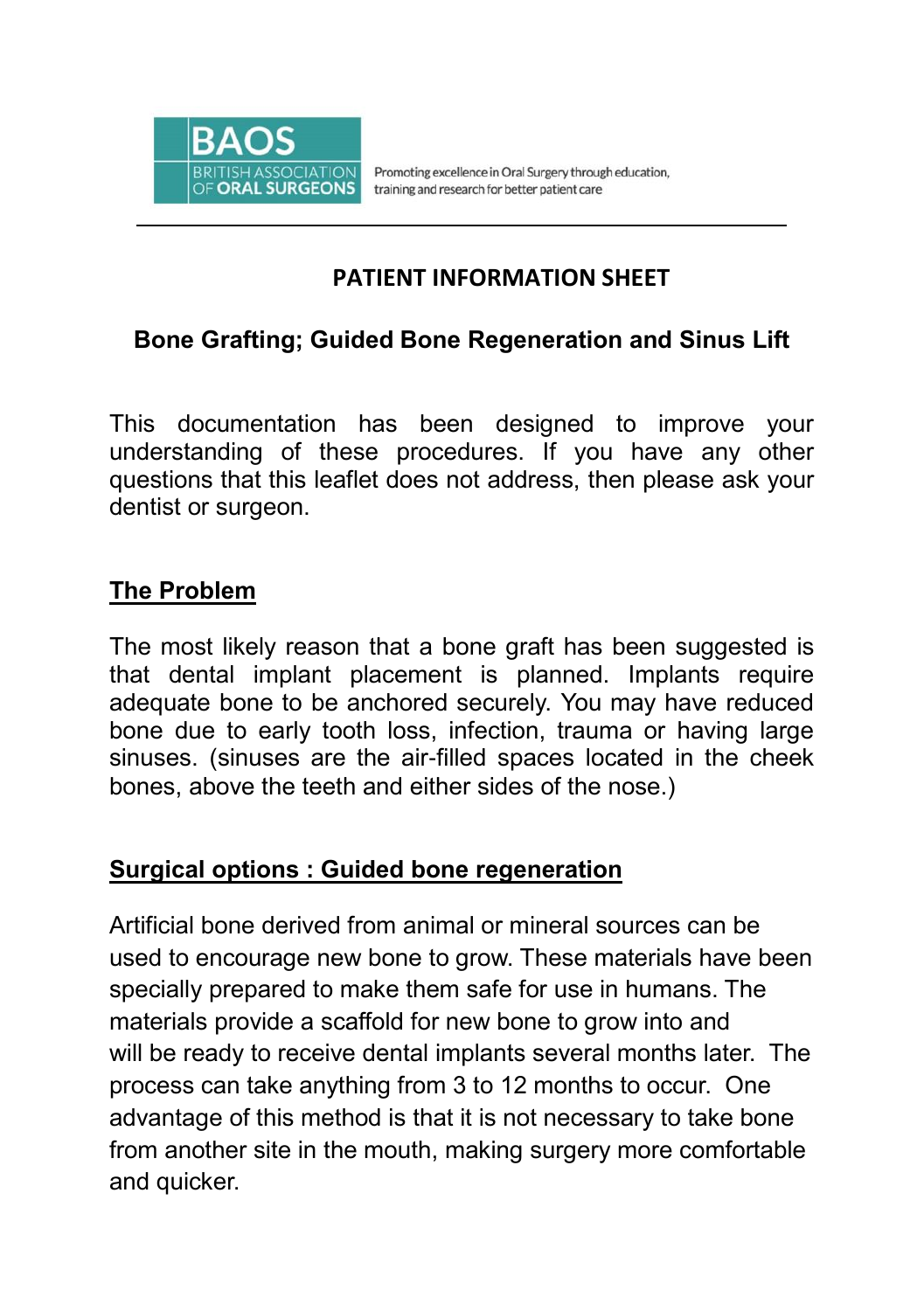# **Autogenous bone graft (own bone )**

Bone is usually harvested from inside another part of your mouth. Common donor sites are the lower wisdom tooth region and the chin where small blocks of bone can be collected. Scrapings of bone close to the implant site can also be used along with artificial bone to improve bone regeneration. If large quantities of bone are needed, bone grafts from other areas of your body such as hip or skull can be carried out in a hospital setting. There will be discomfort from the donor site as well as the surgical site, however many people feel that this is worth the additional discomfort as your own bone is normally considered the 'gold standard'.

## **Sinus lift procedures**

The procedure increases the height of bone between the gum and sinus to allow sufficient bone for an implant to be placed. This can be carried out using artificial bone (guided bone regeneration) or your own bone (autogenous bone graft).

## **What type of anaesthetic is used?**

Depending on the quantity of bone needed, your general health, and anxiety level; bone grafting can be carried out under either local anaesthetic, with or without sedation, or a general anaesthetic. Your surgeon will help you decide which is best for you. The area of surgery will be completely numb during treatment. You can expect to feel pulling and pressure sensations and the vibrations of the drill, but no pain.

#### **What does the surgery involve?**

A cut in the gum will be necessary to uncover the proposed implant site. If your own bone is being used, then the gum will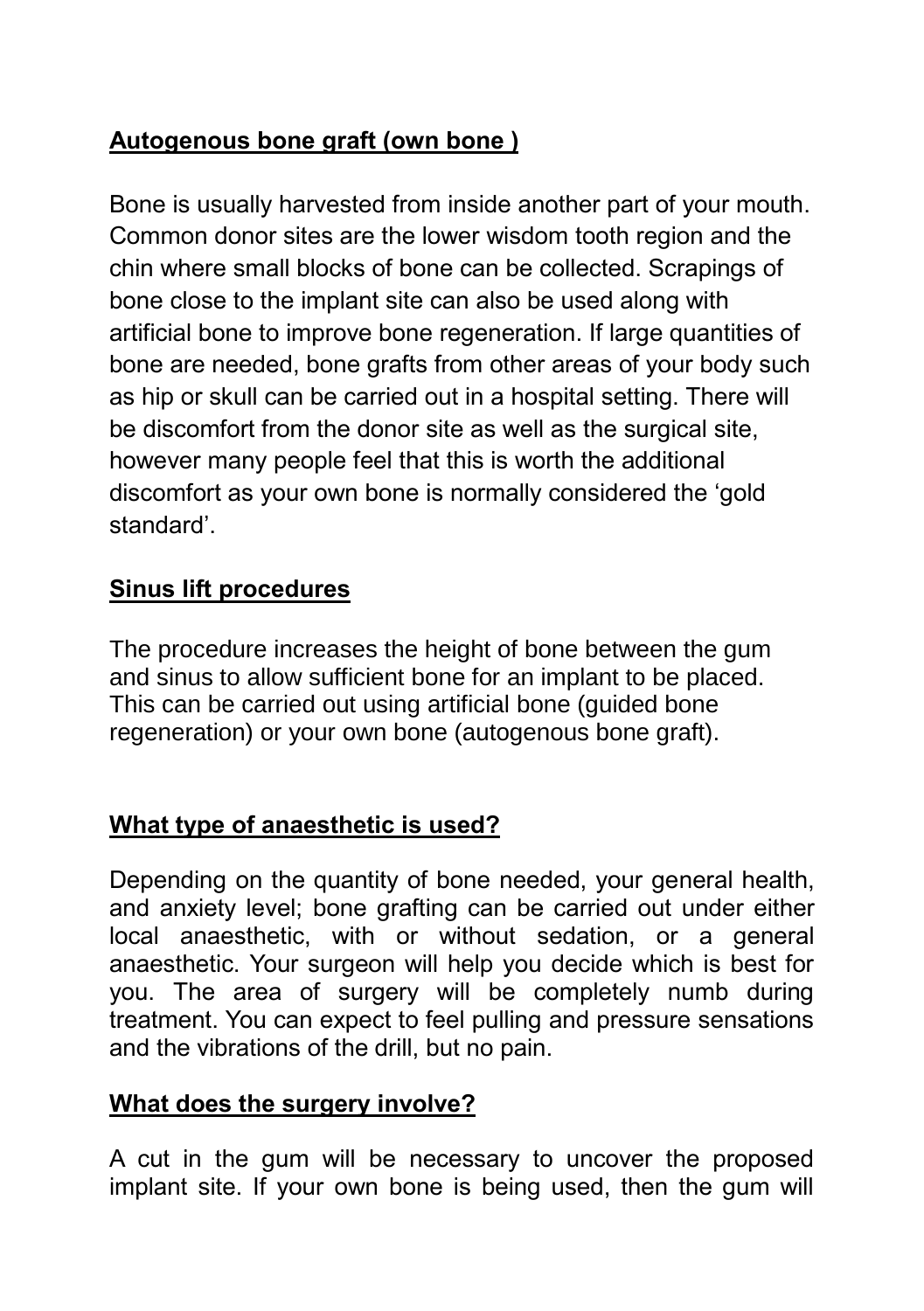also be cut over the donor site. If artificial bone is used (with or without fragments of your own bone) this will often be held in place with a dissolvable membrane material. Block bone grafting requires drilling and usually needs a small titanium screw to hold the bone in the correct place whilst healing occurs. This can be removed at the time of implant placement but may remain in place permanently. Dissolvable stitches in the gum are often needed to bring the gum back together. However, your surgeon may choose chose to remove them before they dissolve.

If a sinus lift is planned, then a cut in the upper gum at the back of your mouth will be made. A small amount of drilling is carried out. The sinus lining is lifted up. Bone and/or artificial bone is placed into the defect between the sinus lining and the implant site before closing the gum with stitches.

## **What can I expect after surgery?**

It is normal to expect some discomfort and swelling both on the inside and outside of your mouth after bone grafting surgery. This usually settles down after three days but may be sore for up to two weeks. You may find that your jaw is stiff and you have to eat a soft diet for a week or so. It may be necessary to take a few days off work. Painkillers and sometimes antibiotics can be prescribed. Although there can be a little bleeding at the time of the bone graft this usually stops very quickly and is unlikely to be a problem. Should the area bleed again when you get home this can usually be stopped with gentle pressure to the area with a clean cotton handkerchief or surgical swabs. You should avoid rinsing your mouth out on the day of surgery. Carefully cleaning of your mouth and rinsing with warm salt water or Chlorhexidine mouthwash is normally advised after 24 hours to encourage healing.

If a sinus lift is carried out you will be advised not to blow your nose, sneeze with pinched nostrils, fly, play woodwind or brass musical instruments, blow up balloons or air mattresses, until healing has taken place.